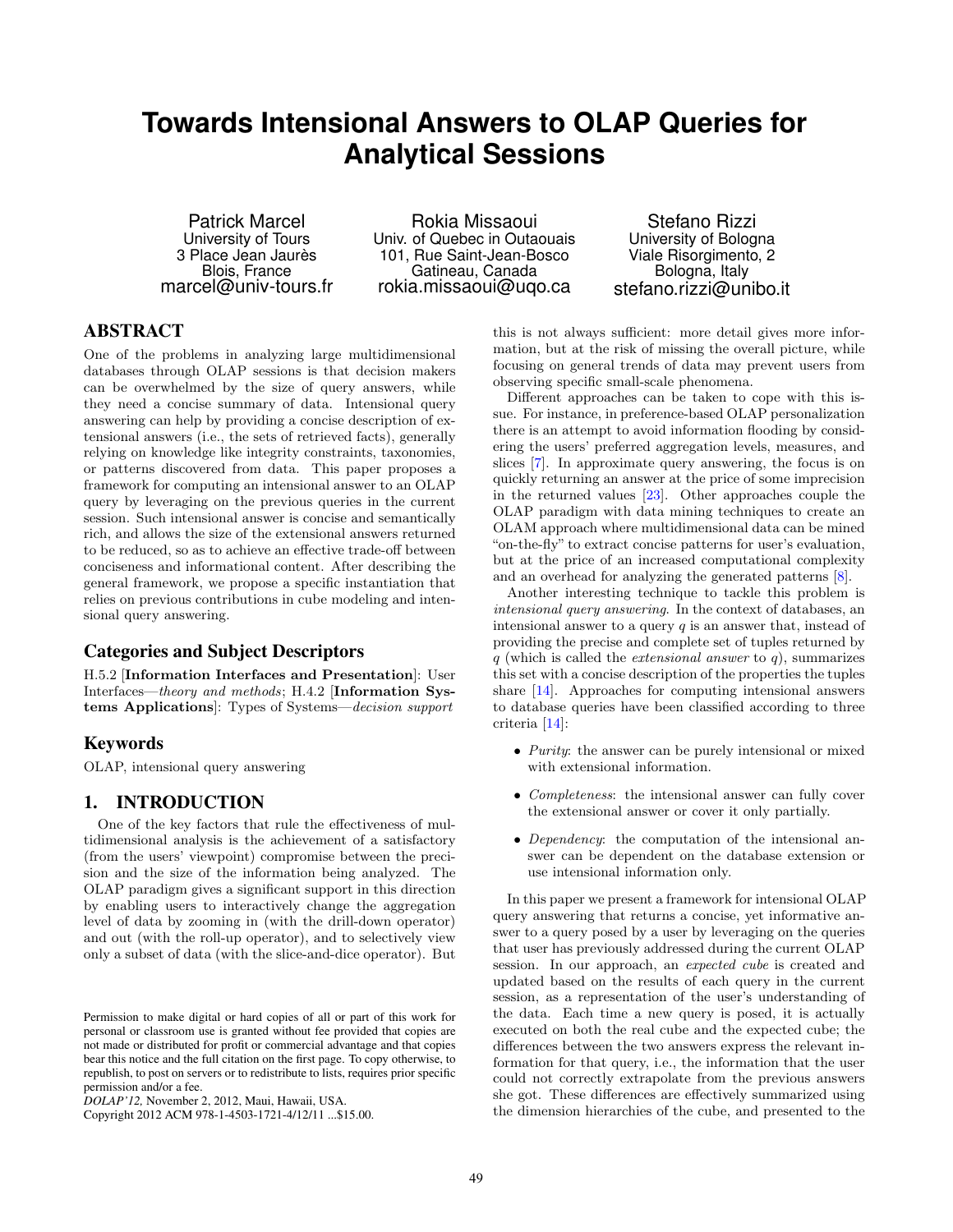user under the form of an intensional answer mixed with a partial extensional answer. More specifically, the idea is to use an intensional answer to concisely characterize the cube regions whose data approximately match with the expectation, and an extensional answer to describe in detail only the cube regions whose data significantly differ from the expectation.

Using Motro's criteria, our approach can be classified as mixed, partial, and dependent. While it is general —because it is independent of the particular method adopted for building the expected cube and deriving the intensional answer we precisely describe an instance of it that relies on previous contributions in the domain of cube modeling and intensional answers.

The paper outline is as follows. Section [2](#page-1-0) introduces the general framework we propose while Section [3](#page-3-0) describes a specific instantiation. Section [4](#page-6-0) discusses the related literature, and Section [5](#page-7-4) draws the conclusion.

#### <span id="page-1-0"></span>2. THE FRAMEWORK

This section motivates and then introduces the general framework we propose, starting with the definition of cubes and queries (based on a simplified formalization used in [\[1\]](#page-7-5)).

### <span id="page-1-2"></span>2.1 Motivating Example

This simple example will give an intuition of our approach. We consider a cube of sales per city, product, and month. Three hierarchies are defined, namely LOCATION, PROD-UCT, and TIME (see Figure [1\)](#page-1-1). For example, a product (Redtab) belongs to a group (Levi's). A portion of the cube is shown below.

|          | $\operatorname{Redtab}$ |        | Silvertab |        |
|----------|-------------------------|--------|-----------|--------|
|          | Jan.11                  | Feb.11 | Jan.11    | Feb.11 |
| Queens   | 50                      | 40     | 30        |        |
| Brooklyn | 10                      | 20     | 10        |        |
| Toronto  |                         | 10     |           | 10     |
| Ottawa   |                         | 10     |           |        |



#### <span id="page-1-1"></span>Figure 1: Dimension hierarchies

Consider an OLAP session consisting of three queries that investigate monthly sales of products. The first query simply asks for the grand total, i.e., the total sales for all products, all locations, all years. The system returns the total, say 640, to the user and updates the expected cube accordingly.

The user then combines a drill-down and a slice operator to ask for the 2011 monthly sales per product per state. Knowing the grand total, she might expect that the distribution of sales is the following:

|         |        | Redtab | Silvertab | Loose | Lowrise |
|---------|--------|--------|-----------|-------|---------|
| Ontario | Jan.11 | 20     | 20        | 20    | 20      |
|         | Feb.11 | 20     | 20        | 20    | 20      |
| ΝY      | Jan.11 | 20     | 20        | 20    | 20      |
|         | Feb.11 | 20     | 20        | 20    | 20      |

These values are indeed those currently stored in the expected cube. However, the actual (extensional) answer to the query is as follows:

|         |        | Redtab | Silvertab | Loose | Lowrise |
|---------|--------|--------|-----------|-------|---------|
| Ontario | Jan.11 |        |           |       |         |
|         | Feb.11 | 20     | 20        | 10    | 10      |
|         | Jan.11 | 60     | 40        | 20    | 20      |
|         | Feb.11 | 60     | 40        | 20    | 20      |

Parts of this answer match the user's current understanding of data while others do not; to reduce the overall size of the answer, the system compares the extensional answer with the data in the expected cube, and it only returns the "unexpected" facts:

|         |        | Redtab | Silvertab | Loose | Lowrise |
|---------|--------|--------|-----------|-------|---------|
| Ontario | Jan.11 |        |           | 10    |         |
|         | Feb.11 |        |           | 10    | $10\,$  |
| ΝY      | Jan.11 | 60     | 40        |       |         |
|         | Feb.11 | 60     | 40        |       |         |

integrated with an intensional answer that summarizes the "expected" facts:

 $\langle$ Ontario, Levi's, Feb.11 $\rangle$ : as expected

 $\langle$ NY, CK, 2011 $\rangle$ : as expected

In this example, the "as expected" value is used to inform the user that the facts not reported in the extensional answer do not deviate at all from her expectation. A more sophisticated form of intensional answer is discussed in Section [3.](#page-3-0) Finally, the system uses the complete extensional answer to update the expected cube.

Let the third query in the session be a drill-down to city. The complete extensional answer is twice the size of the previous one (because in this example we only have 2 cities per state), but again the system may represent it concisely using intensional information:

|        |          | Redtab | Silvertab |
|--------|----------|--------|-----------|
| Jan.11 | Queens   | 50     | 30        |
|        | Brooklyn | 10     | 10        |
| Feb.11 | Queens   | 40     | 40        |
|        | Brooklyn | 20     |           |

 $\langle$ Ontario, All, 2011 $\rangle$ : *as expected*  $\langle$ NY, CK, 2011 $\rangle$ : as expected

Importantly, the "as expected" value is now to be interpreted with respect to the user understanding of data after the previous answer. This means, for instance, that the sales of Redtab in Toronto for Feb. 2011 is 10 (the Feb. 2011 sales for Redtab in Ontario is 20, which is expected to be fairly distributed between Toronto and Ottawa).

### 2.2 Preliminary Definitions

#### *2.2.1 Cubes*

Our formalization of cubes involves hierarchies; however, to keep the formalism simpler, and without actually restricting the validity of our approach, we will consider hierarchies without branches, i.e., consisting of chains of levels.

DEFINITION 2.1 (MULTIDIMENSIONAL SCHEMA). A multidimensional schema (or, briefly, a schema) is a couple  $\mathcal{M} = \langle L, H \rangle$  where:

• L is a finite set of levels, each level  $l \in L$  being defined on a categorical domain  $Dom(l);$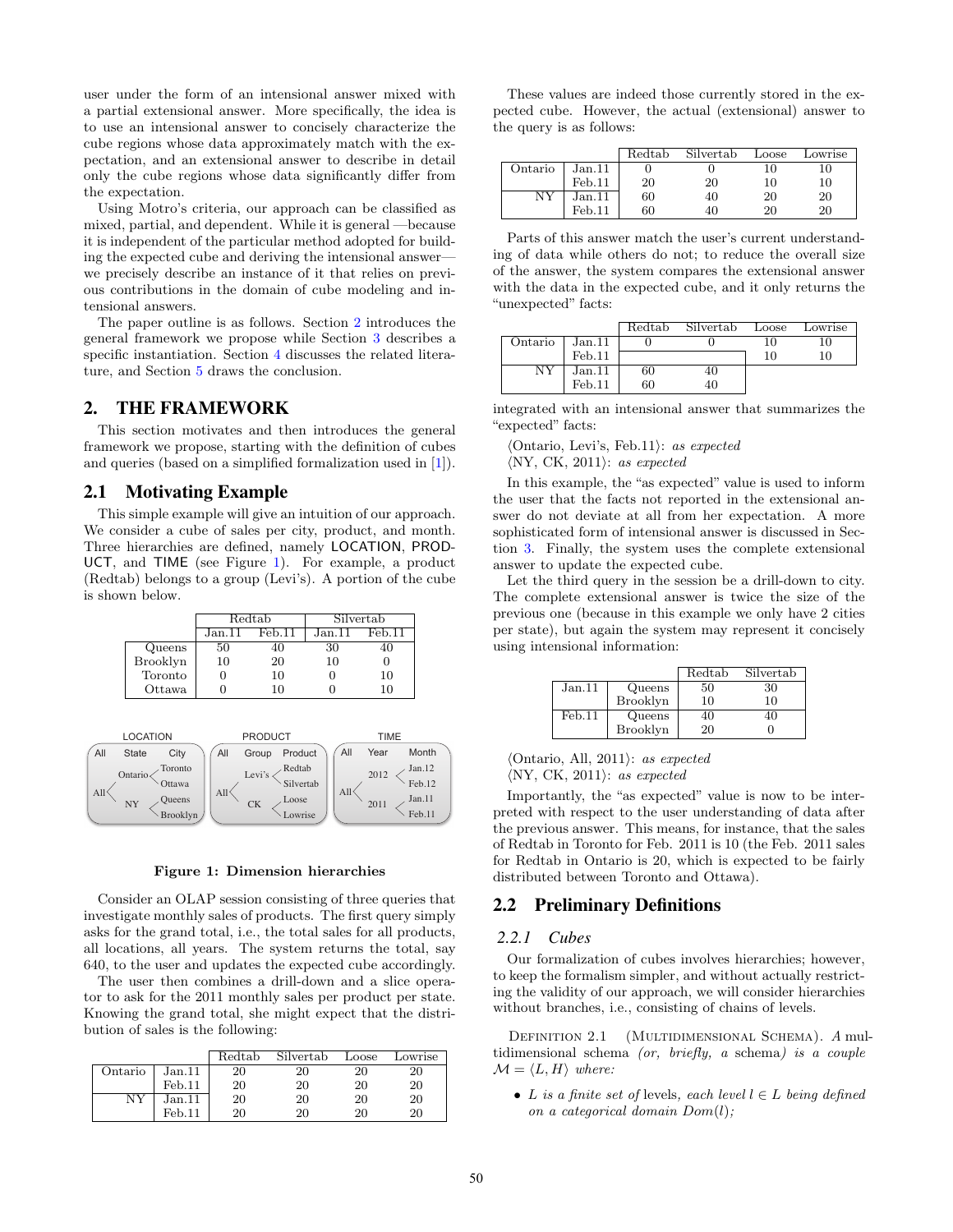•  $H = \{h_1, \ldots, h_n\}$  is a finite set of hierarchies, each characterized by (1) a subset  $L_i \subseteq L$  of levels (all  $L_i$ 's are disjoint); (2) a roll-up total order  $\succeq_{h_i}$  of  $L_i$ ; and (3) a family of roll-up functions including a function  $Dom(l_k) \rightarrow Dom(l_j)$  for each pair of levels  $l_k$  and  $l_j$ such that  $l_k \succeq_{h_i} l_j$ .

For each hierarchy  $h_i$ , the top level of the order is called a dimension, denoted by  $DIM_i$ , and determines the finest aggregation level for  $h_i$ . Conversely, the bottom level (denoted  $ALL<sub>i</sub>$ ) has a single value in its domain  $(Dom(ALL<sub>i</sub>) = \{All\}$ for each i) and determines the coarsest aggregation level. Roll-up functions allow for values of fine-grained levels to be mapped into values of coarse-grained levels.

A group-by set includes one level for each hierarchy, and defines a possible way to aggregate data. A coordinate of a group-by set is a point in the  $n$ -dimensional space defined by the levels in that group-by set.

DEFINITION 2.2 (GROUP-BY SET). Given schema M, let  $Dom(H) = L_1 \times ... \times L_n$ ; each  $G \in Dom(H)$  is called a group-by set of M. Let  $G = \langle l_{k_1}, \ldots, l_{k_n} \rangle$  and  $Dom(G)$  $Dom(l_{k_1}) \times ... \times Dom(l_{k_n})$ ; each  $g \in Dom(G)$  is called a coordinate  $\mathit{of}\;G.$ 

Let  $\succeq$  denote the product order<sup>[1](#page-2-0)</sup> of the roll-up orders of the hierarchies in H. Then,  $(Dom(H), \geq)$  is a lattice, that we will call group-by lattice, whose top and bottom elements  $\text{are } G^{\top} = \langle DIM_1, \ldots, DIM_n \rangle \text{ and } G^{\perp} = \langle ALL_1, \ldots, ALL_n \rangle,$ respectively. Given two group-by sets  $G$  and  $G'$  such that  $G \succeq G'$  and two coordinates  $g \in Dom(G)$  and  $g' \in Dom(G')$ , we write  $g \succeq g'$  to denote that, for each hierarchy  $h_i$ , the value of level  $l_{k_i}$  in g rolls-up to the value of level  $l_{k_i}$  in g' through the roll-up function from  $l_{k_i}$  to  $l_{k'_i}$ . The domain of  $G^{\perp}$  includes a single coordinate,  $g^{\perp} = \langle \text{All}, \dots, \text{All} \rangle$ , such that  $g \succeq g^{\perp}$  for any coordinate g of any group-by set.

<span id="page-2-1"></span>EXAMPLE 2.1. In our example,  $n = 3$  and City  $\succeq$  LOCATION State  $\succeq$ <sub>LOCATION</sub> All; examples of group-by sets are:

$$
G^{\top} = \langle \text{City}, \text{Product}, \text{Month} \rangle
$$

$$
G_1 = \langle \text{State}, \text{Product}, \text{Month} \rangle
$$

$$
G_2 = \langle \text{All}, \text{All}, \text{Year} \rangle
$$

It is  $G^{\top} \succeq G_1 \succeq G_2$ . Examples of coordinates of these group-by sets are, respectively,

$$
g^{\top} = \langle \text{ Toronto, Loose, Jan.11} \rangle
$$

$$
g_1 = \langle \text{Ontario, Loose, Jan.11} \rangle
$$

$$
g_2 = \langle \text{All, All, 2011} \rangle
$$

with  $g^{\top} \succeq g_1 \succeq g_2$  because Toronto rolls-up to Ontario, Jan.11 rolls-up to 2011, and everything rolls-up to All as shown in Figure [1.](#page-1-1)

A schema is populated with facts, each characterized by a group-by set G that defines its aggregation level, a coordinate of G, and a numerical value for a measure. To keep the notation simple and without restricting the validity of our approach, we will consider cubes having a single measure.

DEFINITION 2.3 (CUBES AND FACTS). Given a schema  $M$ , an instance of  $M$ , called a cube, is a (partial) function  $C: \bigcup_{G \in Dom(H)} \to \mathbb{R}$  such that, for each  $G \neq G^{\top}$  and  $g \in Dom(G)$ , the value of  $C(g)$  is an aggregation of the values of  $C(g_i^{\top})$  for all the  $g_i^{\top}$  's such that  $g_i^{\top} \succeq g$ . We call a fact of C any couple  $f = \langle g, C(g) \rangle$  for which  $C(g)$  is defined.

For simplicity, we will consider a cube as a set of facts, so we will write  $f \in C$  to denote that f is a fact of C. Also, to transparently deal with the cube sparseness issues, in the following we will denote with  $Dom_C(G)$  the *active* domain of  $G$  in cube  $C$ , i.e., the subset of coordinates  $g$  of  $G$  for which  $C(q)$  is defined.

Intuitively, a slice is a subset of facts of a cube that have a given group-by set  $G$  and satisfy a given selection predicate (expressed on hierarchy levels not finer than those in  $G$ ). It is formally defined as follows.

DEFINITION 2.4 (SLICE). Let  $M$  be a schema and C be an instance of M. A slice schema of M is a couple  $\Sigma =$  $\langle G, G_{sel} \rangle$  where G and  $G_{sel}$ , with  $G \succeq G_{sel}$ , are two groupby sets of M. Given a coordinate  $g_{sel} \in Dom(G_{sel})$ , the slice of C according to schema  $\Sigma$  over  $g_{sel}$  is the subset of facts of C defined as follows:

$$
\sigma_{\Sigma,g_{sel}}(C) = \{ \langle g, C(g) \rangle | g \in Dom_C(G), g \succeq g_{sel} \}
$$

EXAMPLE 2.2. With reference to Example [2.1,](#page-2-1) an example of fact is  $f = \langle q_1, 10 \rangle$  which indicates that the amount of sales in Ontario for product Loose in Jan.11 is 10. A possible slice schema is  $\Sigma = \langle G_1, G_2 \rangle$ , and the slice according to  $\Sigma$  over  $g_2$  is the set of monthly sales per state and product in 2011.

#### *2.2.2 Queries and Answers*

The queries we consider are basic (GPSJ) OLAP queries characterized by a group-by set and a selection predicate. The extensional answer to a query is the set of facts at the required group-by set that satisfy the selection predicate. An OLAP session is a sequence of correlated queries formulated by a user on a single cube; typically (but not necessarily), each query in a session is derived from the previous one by applying an OLAP operator (such as roll-up, drill-down, and slice-and-dice).

DEFINITION 2.5 (QUERY AND SESSION). A query over schema M is a couple  $q = \langle \Sigma, g_{sel} \rangle$  where  $\Sigma = \langle G, G_{sel} \rangle$  is a slice schema and  $g_{sel} \in Dom(G_{sel})$  is a coordinate. An OLAP session is a sequence s of queries on schema M.

DEFINITION 2.6 (EXTENSIONAL ANSWER). Let  $C$  be a cube with schema M and  $q = \langle \Sigma, g_{sel} \rangle$  be a query over M. The extensional answer to q over C is the slice  $Ext_q(C)$  $\sigma_{\Sigma,g_{sel}}(C)$ .

We now define the type of intensional answer we consider, that is close to the one adopted in [\[20\]](#page-7-6). An intensional answer is a set of couples, each associating a coordinate with a quantification of predictability.

DEFINITION 2.7 (INTENSIONAL ANSWER). Let C be a cube with schema M and  $q = \langle \Sigma, g_{sel} \rangle$  be a query over M, with  $\Sigma = \langle G, G_{sel} \rangle$ . An intensional answer to q over C is any set of couples  $Int_q(C) = {\langle g', d \rangle}$  such that

<span id="page-2-0"></span><sup>&</sup>lt;sup>1</sup>The product order of  $n$  total orders is a partial order of the Cartesian product of the n totally ordered sets, such that  $\langle x_1, \ldots, x_n \rangle \succeq \langle y_1, \ldots, y_n \rangle$  iff  $x_i \succeq y_i$  for  $i = 1, \ldots, n$ .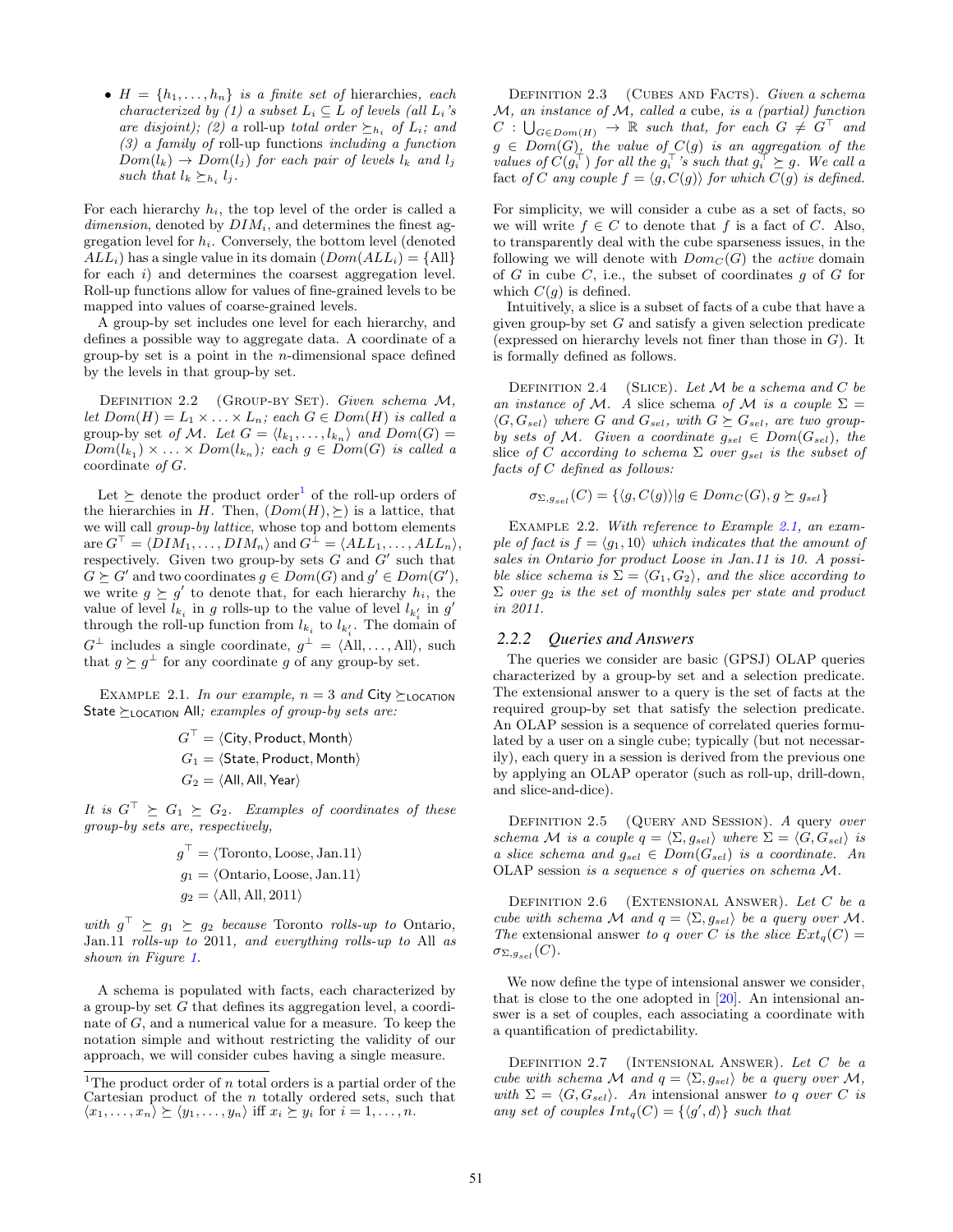- g' is a coordinate of a group-by set G' such that  $G \succeq$  $G' \succeq G_{sel}, g' \succeq g_{sel}, \text{ and } g' \in Dom_C(G');$
- d is an attribute characterizing how close is the actual information for  $g'$  to the user's expectations. The smaller d, the higher the similarity between actual data and user's expectations.

The coverage of  $Int_q(C)$  is the subset of coordinates  $g \in$  $Dom_C(G)$  such that  $Int_q(C)$  includes a couple  $\langle g', d \rangle$  with  $g \succeq g'$ .

Note that, with this definition, couples at different group-by sets can be mixed in an intensional answer. Besides, the coverage of an intensional answer is always a subset of the set of coordinates belonging to the extensional answer. In particular, an intensional answer  $Int_a(C)$  is *complete* if all the coordinates in  $Ext_q(C)$  are included in the coverage of  $Int_a(C)$ ; it is non redundant if, for each  $q \in Dom(G)$ , there is at most one couple  $\langle g', d \rangle \in Int_q(C)$  such that  $g \succeq g'$ .

Example 2.3. With reference to Example [2.1](#page-2-1) and given slice schema  $\Sigma = \langle G_1, G_2 \rangle$ , an example of query is q =  $\langle \Sigma, g_2 \rangle$  (monthly sales per state and product in 2011). Consistently with the cube shown in Section [2.1,](#page-1-2) two sample facts in the extensional answer to q are

$$
f_1 = \langle \langle \text{NY}, \text{Loose}, \text{Jan.11} \rangle, 20 \rangle
$$

$$
f_2 = \langle \langle \text{Ontario}, \text{Silvertab}, \text{Feb.11} \rangle, 20 \rangle
$$

while a possible intensional answer could be

 $\langle\langle \text{Ontario}, \text{Levi's}, \text{Feb.11}\rangle, 0\rangle$  $\langle \langle \text{All}, \text{Levi's}, 2011 \rangle, 80 \rangle$ 

where the d part of each tuple measures the absolute difference between the actual data and the expected ones. Note that this intensional answer is redundant (fact  $f_2$  is covered by both tuples in the intensional answer) and non-complete (fact  $f_1$  is not covered). Moreover, the first entry of this intensional answer states that the Feb. 2011 sales for the Levi's products in Ontario are exactly as expected.

## 2.3 Approach Overview

Given a query q over cube  $C$ , the basic idea of our work is to return a hybrid answer that combines an extensional part and an intensional part to achieve a satisfactory tradeoff between conciseness and precision. This trade-off is based on the history of the data the user has seen so far during the current OLAP session. The overall process can be sketched as follows:

- Startup: The user formulates her first query  $q_1$  over C; the extensional answer  $Ext_q(C)$  is computed, returned to the user, and used to initialize an expected cube EC, sharing the same schema of  $C$  and storing a model of the user's expected values according to the data included in  $Ext_q(C)$ .
- *Iteration:* For each subsequent query  $q_i$  formulated by the user:
	- 0. Execute. Query  $q_i$  is executed against  $C$ .
	- 1. **Predict**. Query  $q_i$  is executed against *EC*.
	- 2. **Improve**. The extensional answer  $Ext_{q_i}(C)$  is used to update EC.

3. **Build.** An intensional answer  $Int_{q_i}(C)$  is built based on the result of the comparison between  $Ext_{q_i}(EC)$  and  $Ext_{q_i}(C)$ , and returned to the user together with the subset of  $Ext_{q_i}(C)$  that complements the coverage of  $Int_{q_i}(C)$ .

The generic structure of the framework is represented in Figure [2.](#page-3-1) Besides query execution against the actual cube (Execute), there are three components that are sequentially processed as many times as there are queries in a session. While Improve aims to continuously improve the quality of the estimated values in the expected cube based on the generated extensional answer, Predict allows the computation of the expected extensional answer that is further used by Build together with the actual extensional answer to produce an intensional answer. Such response is obtained by capturing the differences between the two extensional answers at some levels of aggregation.



<span id="page-3-1"></span>Figure 2: Steps of the approach

Next section will describe an instantiation of this framework.

# <span id="page-3-0"></span>3. AN INSTANCE OF THE FRAMEWORK

In this section we describe a particular instance of the framework, that relies on past contributions in the domain of cube modeling [\[18,](#page-7-7) [16\]](#page-7-8) and intensional answers [\[20,](#page-7-6) [17\]](#page-7-9). We first describe how the expected cube is maintained, then how it is queried, and finally how the intensional answer is built.

#### 3.1 Improve

The expected cube, EC, can be seen as a representation of the user's understanding of the data in the actual cube. After each query, appropriate parts of  $EC$  are compared with the extensional answer in order to compute the intensional answer ( $Predict$ ); then,  $EC$  is updated using the extensional answer. EC not only stores estimates for the measure values, but also a confidence  $conf(f)$  attached to each fact f that indicates how reliable the estimated value is. It is  $conf(f) = 1$  if fact f is precisely known to the user, i.e., if it has been shown to her as a part of the extensional answer for a query of the current OLAP session.

We first explain how  $EC$  is updated, then how the confidence is computed.

#### *3.1.1 Estimating Facts*

The Maximum Entropy principle has been successfully used in the OLAP context for estimating a data cube's fact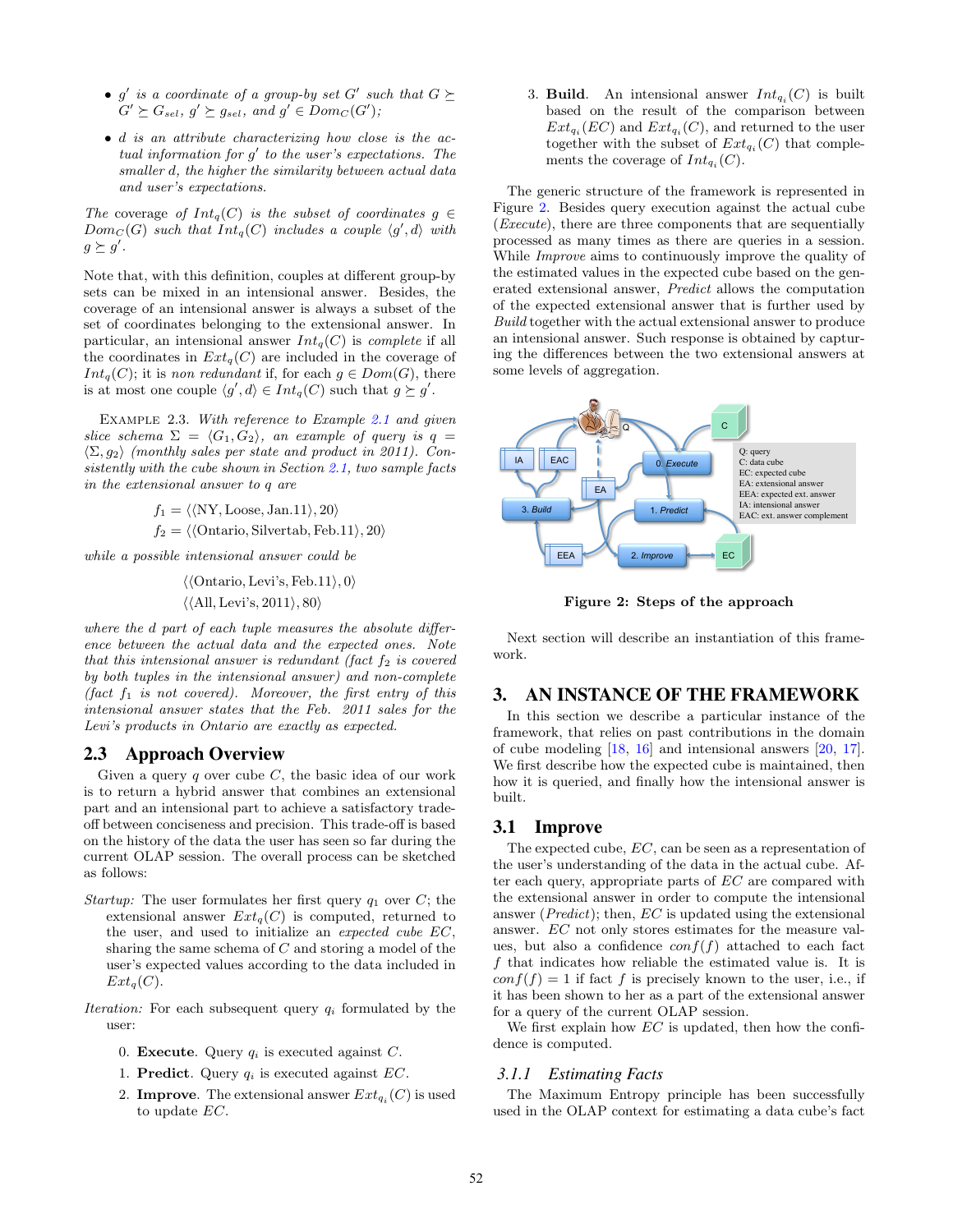values [\[18,](#page-7-7) [16\]](#page-7-8). According to the maximum entropy principle, the best estimated values are those that maximize the uniformity of data values, while maintaining the value of known aggregates. In the context of OLAP, the collection of known facts used for modeling purposes is the set of past extensional answers.

We use the description given in  $[16]$  to define our estimation principle. In this work, the authors were concerned with reconstructing an *n*-dimensional cube instance based on some of its aggregates, and they showed that this problem is analogous to that of reconstructing an  $n$ -dimensional probability distribution from a number of its marginal distributions.

Given a slice schema  $\Sigma = \langle G, G_{sel} \rangle$  and a coordinate  $g_{sel} \in$  $Dom_{EC}(G_{sel})$ , the fact values for slice  $\sigma = \sigma_{\Sigma, g_{sel}}(EC)$  are estimated as those that maximize the *entropy* H of  $\sigma$  using the subset  $S$  of the facts of  $EC$  that aggregate facts in  $\sigma$  and have confidence 1. More precisely, the problem is to find the fact values that maximize

$$
H(\sigma) = \sum_{(g, EC(g)) \in \sigma} EC(g) \times log(EC(g))
$$

while respecting the aggregation constraints

$$
\sum_{(g, EC(g)) \in \sigma, g \succeq g'} EC(g) = EC(g'), \ \forall \langle g', EC(g') \rangle \in S
$$

where

$$
S = \{ f' \in EC | f' = \langle g', EC(g') \rangle, G \succeq G', conf(f') = 1 \}
$$

These estimates can be efficiently computed using Iterative Proportional Fitting (IPF), the main method used in loglinear modeling to model multi-way frequency tables.

EXAMPLE 3.1. Consider slice schema  $\Sigma = \langle G_1, G_2 \rangle$ , and the slice according to  $\Sigma$  over  $g_2$  which is the set of monthly sales per state and product in 2011. If the only known aggregate is 640 (the grand total), the estimated value for each fact of this slice is  $\frac{640/2}{16} = 20$ , since this value maximizes the entropy of the slice. If it is also known that the overall sale of CK products for 2011 is 120, then the estimated values for this slice will be  $120/8=15$  for the facts related to CK products, and 200/8=25 for those related to Levi's products.

This solution for creating and maintaining the expected cube suffers from the following drawbacks: 1) only aggregates are considered for estimating fact values, and 2) it relies on the assumption that data is generally uniformly distributed, which may not be consistent with the user's view and with the actual data. Point (1) is easily dealt with through Algorithm [1:](#page-4-0) each time a new query is posed to the data cube  $C$ , each fact  $f$  in its extensional answer (line 1) is used to update the facts of EC that are either in the same slice (line 2), at a coarser granularity (using aggregation, lines 3-4), or at a finer granularity than  $f$  (using IPF, lines 5-6). Note that the very first call to Algorithm [1](#page-4-0) is done with  $EC = \emptyset$ . Point (2) is discussed in Section [3.2.](#page-4-1)

EXAMPLE 3.2. Consider the following sample of EC:

| $\langle \langle \text{All}, \text{CK}, 2011 \rangle, 160 \rangle$ | $\langle$ (Queens, CK, 2011), 40)                                      |
|--------------------------------------------------------------------|------------------------------------------------------------------------|
| $\langle$ (Ontario, CK, 2011), 80)                                 | $\langle \langle \text{Brooklyn}, \text{CK}, 2011 \rangle, 40 \rangle$ |
| $\langle \langle \text{NY}, \text{CK}, 2011 \rangle, 80 \rangle$   | $\langle$ (Ottawa, CK, 2011), 40)                                      |
|                                                                    | $\langle \langle \text{Toronto}, \text{CK}, 2011 \rangle, 40 \rangle$  |

and suppose that a query is posed returning the following extensional answer:

#### Algorithm 1 Improve EC

<span id="page-4-0"></span>**Input:**  $\overline{\sigma} = \sigma_{\langle G, G_{sel} \rangle, g_{sel}}(EC)$ : an extensional answer; EC: the expected cube

Output: EC: the updated expected cube

- 1: for each fact  $f = \langle g, C(g) \rangle \in \overline{\sigma}$  do<br>2: let  $EC(a) = C(a)$
- 2: let  $EC(g) = C(g)$ <br>3: **for** each group-by

3: for each group-by set G' such that  $G \succeq G'$  do 4: recompute  $\sigma_{\langle G',G_{sel}\rangle,g_{sel}}(EC)$ 

- 5: **for** each group-by set  $G'$  such that  $G' \succeq G$  do
- 6: maximize  $H(\sigma_{\langle G', G_{sel} \rangle, g_{sel}}(EC))$

```
7: return EC
```

$$
\langle \langle \text{Ontario, CK, 2011} \rangle, 40 \rangle \\ \langle \langle \text{NY, CK, 2011} \rangle, 80 \rangle
$$

EC can be updated based on this extensional answer, and the sample above becomes:

| $\langle \langle \text{All}, \text{CK}, 2011 \rangle, 120 \rangle$ | $\langle$ (Queens, CK, 2011), 40)                                      |
|--------------------------------------------------------------------|------------------------------------------------------------------------|
| $\langle$ (Ontario, CK, 2011), 40)                                 | $\langle \langle \text{Brooklyn}, \text{CK}, 2011 \rangle, 40 \rangle$ |
| $\langle \langle \text{NY}, \text{CK}, 2011 \rangle, 80 \rangle$   | $\langle$ (Ottawa, CK, 2011), 20)                                      |
|                                                                    | $\langle \langle \text{Toronto}, \text{CK}, 2011 \rangle, 20 \rangle$  |

#### *3.1.2 Scoring the Estimates*

The confidence  $conf(f)$  associated with each fact  $f \in EC$ is a real in [0,1], with 1 assigned to facts whose measure value is precisely known to the user. The estimates for EC are obtained using known (i.e., with confidence 1) aggregates, and it has been shown that the more precise the aggregate used for estimation, the more accurate the estimate [\[16\]](#page-7-8). So, let  $Agg(f) \subseteq EC$  be the set of the aggregates that have been used to estimate  $f = \langle g, EC(g) \rangle$ , with  $g \in Dom(G)$ :

$$
Agg(f) = \{ f' \in EC | f' = \langle g', EC(g') \rangle, g \succeq g', conf(f') = 1 \}
$$

The confidence  $conf(f)$  is computed as the maximum similarity between G and the group-by sets of the aggregates in  $Agg(f)$ , where the similarity  $\delta(G, G')$  between two group-by sets  $G$  and  $G'$  is computed from the distance between  $G$  and G' in the group-by lattice in such a way that  $\delta(G, G) = 1$  for any G and  $\delta(G^{\top}, G^{\perp}) = 0$ . The confidence of a slice of the expected cube is the average of the confidences of its facts.

EXAMPLE 3.3. Consider the fact  $f$  with coordinate  $\langle \text{NY}, \rangle$  $CK, Jan.11$ , and let

$$
Agg(f) = {\langle \langle \text{All,All,All} \rangle, 640 \rangle, \langle \langle \text{All,CK,2011} \rangle, 120 \rangle }
$$

Aggregate  $\langle \langle \text{All,CK,2011} \rangle$ , 120) is the one whose group-by set  $\langle$  All, Group, Year $\rangle$  is the closest to the one of f, that is,  $\langle$ State, Group, Month $\rangle$ . These group-by sets have distance 2 on the lattice, so the confidence for f in EC will be 0.66 (in this case the maximum distance on the lattice is 6).

#### <span id="page-4-1"></span>3.2 Predict

Given query  $q = \langle \Sigma, g_{sel} \rangle$ , with  $\Sigma = \langle G, G_{sel} \rangle$ , the goal of this step is to extract from EC the expected extensional answer to q, i.e., the user's understanding of the data asked by  $q$  based on the data she saw so far during the current session.

A basic way to achieve this goal is to define the expected extensional answer as the exact slice obtained by posing q against  $EC: Ext_q(EC) = \sigma_{\Sigma, g_{sel}}(EC)$ . However, more elaborated approaches can be devised to deal with the cases in which this slice has low confidence. In the approach we present here, we try to derive a more reliable prediction based on other slices that share the same slice schema  $\Sigma$  but were estimated more accurately, i.e., by using aggregates at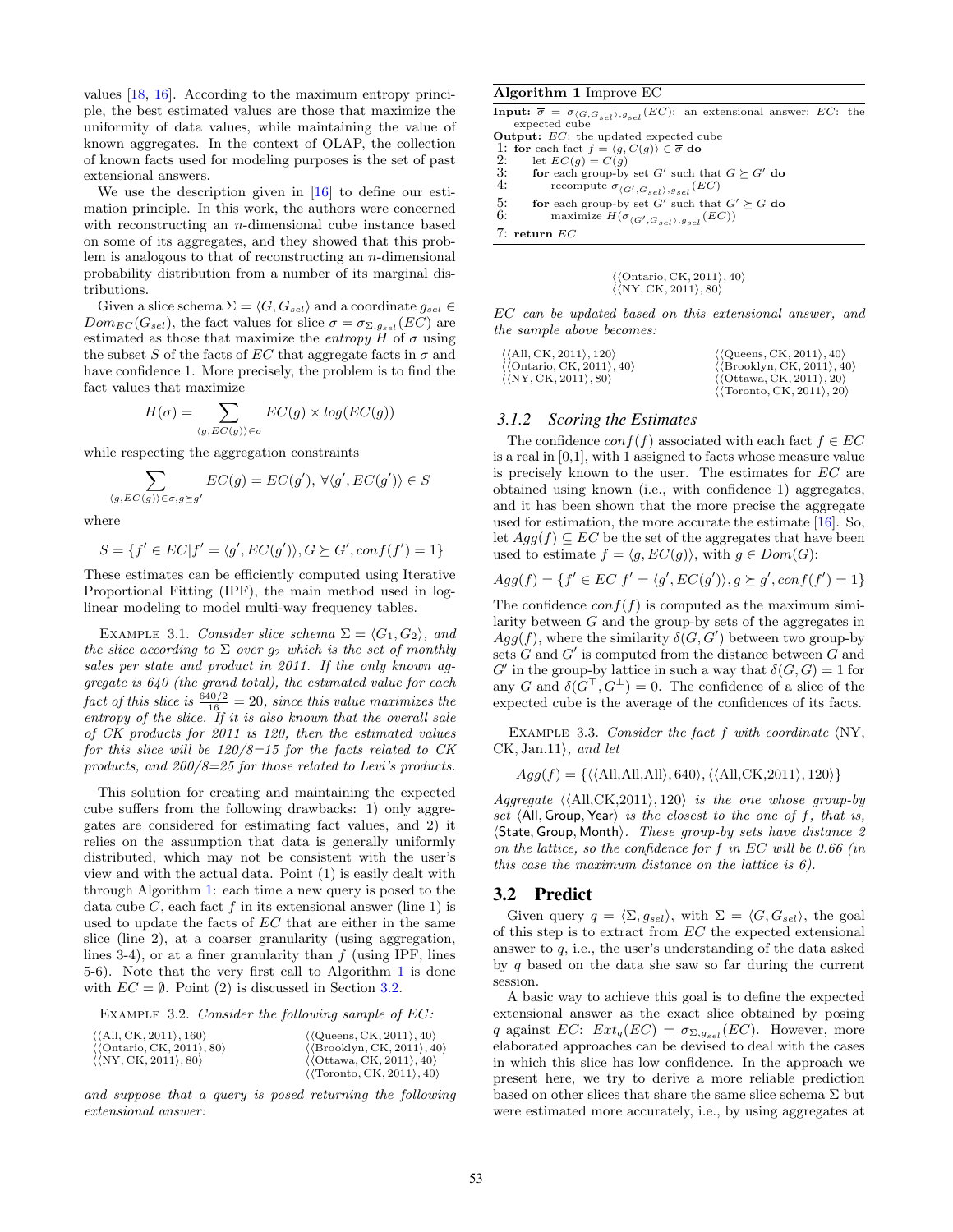closer group-by sets. In particular, we propose to define  $Ext_q(EC)$  by using, besides  $\sigma_{\Sigma,g_{sel}}(EC)$ , the slice(s) of EC with highest confidence among those having schema  $\Sigma$ .

<span id="page-5-1"></span>EXAMPLE 3.4. Consider the following sample of EC, where each fact is associated with the aggregate used to estimate it as well as with the fact's confidence.

|                                                          | Aqa(f)                                                              | $\operatorname{conf}(f)$ |
|----------------------------------------------------------|---------------------------------------------------------------------|--------------------------|
| $\langle$ (Ontario, CK, 2012), 80)                       | $\langle \langle \text{All}, \text{All}, 2012 \rangle, 320 \rangle$ | 0.4                      |
| $\langle \langle \text{NY,CK}, 2012 \rangle, 80 \rangle$ | $\langle \langle \text{All}, \text{All}, 2012 \rangle, 320 \rangle$ | 0.4                      |
| $\langle$ (Ontario, CK, 2011), 80)                       | $\langle \langle \text{All,CK}, 2011 \rangle, 120 \rangle$          | 0.9                      |
| $\langle \langle \text{NY,CK}, 2011 \rangle, 80 \rangle$ | $\langle \langle \text{NY}, \text{All}, 2011 \rangle, 280 \rangle$  | 0.9                      |

The first two facts form slice  $\sigma_{2012} = \sigma_{\Sigma, \text{(All,CK,2012)}}$  where  $\Sigma = \langle\langle$ State, Group, Year $\rangle$ ,  $\langle$ All, Group, Year $\rangle\rangle$  while the last two facts form slice  $\sigma_{2011} = \sigma_{\Sigma, \text{(All,CK,2011)}}$ . Now let q ask for the 2012 sales for CK by states. It turns out that the estimates for 2011 (slice  $\sigma_{2011}$ ) have higher confidence than those for 2012 (slice  $\sigma_{2012}$ ). Therefore, the former will be used to adjust the latter.

Finding the slices of EC to compute the expected extensional answer to  $q$  is done with Algorithm [2,](#page-5-0) whose explanation is given below. Let

$$
Same(G, g_{sel}) = \{g'_{sel} \in Dom_{EC}(G_{sel}) |
$$
  

$$
\forall i \in \{1, ..., n\}, G.h_i \succ G_{sel}.h_i \Rightarrow g'_{sel}.h_i = g_{sel}.h_i\}
$$

where  $G.h_i$  denotes the level of group-by set G in hierarchy  $h_i$  and g.h<sub>i</sub> denotes the value of coordinate g in  $h_i$ . Importantly, for each  $g'_{sel} \in Same(G, g_{sel})$ , and whatever the hierarchy, the level value used in  $g'_{sel}$  rolls up to the same level value as the one used in  $g_{sel}$ . Among the slices over the coordinates in  $Same(G, g_{sel})$ , the ones achieving the highest confidence are retained only (candidate slices, line 1 of Algorithm [2\)](#page-5-0):

$$
Cand(q) = argmax_{g'_{sel} \in Same(G, g_{sel})} conf(\sigma_{\Sigma, g'_{sel}}(EC))
$$

If  $\sigma_{\Sigma,g_{sel}}(EC) \in Cand(q)$  (i.e., the slice precisely requested by  $q$  has highest confidence) then it is returned as the expected extensional answer (lines 2-3). Otherwise, the other slices in  $Cand(q)$  will be used as well (lines 4-18). Let g be the coordinate of one of the facts in  $\sigma_{\Sigma,g_{sel}}(EC)$  to be predicted (line 7); let  $\sigma^*$  be a slice in  $Cand(q)$  and  $g^*$  be the homologous coordinate to g in  $\sigma^*$  (line 11). For each  $\sigma^*$  (line 10), the proportion of  $EC(g^*)$  to the closest aggregate that was used to estimate it (line 13) is computed and weighted with the confidence of  $EC(g^*)$  (line 14). This weighted ratio is applied to the aggregate that is used to predict  $EC(g)$ . Finally, the prediction for  $EC(g)$  is the weighted average over all slices in  $Cand(q)$  (line 16). Note that this principle is consistent with the way IPF estimates values from aggregates. Note also that the predicted slice as output by Algorithm [2](#page-5-0) is not used to update the expected cube, since, as mentioned above, only actual extensional answers are used to that end.

EXAMPLE 3.5. Going on with Example  $3.4$ , it is

$$
Same(\langle State, Group, Year \rangle, \langle All, CK, 2012 \rangle) = \{ \langle All, CK, 2011 \rangle, \langle All, CK, 2012 \rangle, \{ \langle All, Levi's, 2011 \rangle, \langle All, Levi's, 2012 \rangle \}
$$

and

$$
Cand(q) = \{\sigma_{2011}\}\
$$

The expected extensional answer will include fact  $\langle$  (Ontario,  $CK, 2012$ , 172.3) because

$$
\frac{320 \times \frac{80}{120} \times 0.9 + 320 \times \frac{80}{320} \times 0.4}{0.9 + 0.4} = 172.3
$$

Algorithm 2 Predict

 $\circ$ 

<span id="page-5-0"></span>**Input:**  $q = \langle \Sigma = \langle G, G_{\text{sel}} \rangle, g_{\text{sel}} \rangle$ : the current query; EC: the expected cube **Output:**  $Ext_q(EC)$ : the expected extensional answer 1: let  $Cand(\tilde{q}) = argmax_{g'_{sel} \in Same(G, g_{sel})} conf(\sigma_{\Sigma, g'_{sel}}(EC))$ 2: if  $\sigma_{\Sigma,g_{sel}}(EC) \in Cand(q)$  then<br>3: return  $\sigma_{\Sigma,g_{sel}}(EC)$ return  $\sigma_{\Sigma, g_{sel}}(EC)$  $\frac{4}{5}$ : else 5:  $Ext_q(EC) = \emptyset$ <br>6:  $Cand(q) = Ca$ 6:  $Can\hat{d}(q) = Cand(q) \cup {\sigma_{\Sigma,g_{sel}}(EC)}$ <br>7: for each fact  $\langle q, EC(q) \rangle \in \sigma_{\Sigma,g}$ ,  $(EC)$ 7: for each fact  $\langle g, EC(g) \rangle \in \sigma_{\Sigma,g_{sel}}(EC)$  do<br>8: let  $v_{exp} = 0$ 8: let  $v_{exp} = 0$ <br>9: let sum 9: let  $sum_{coef} = 0$ <br>10: **for** each slice  $\sigma^2$ 10: for each slice  $\sigma^* \in Cand(q)$  do 11: let  $f^* = \langle g^*, v^* \rangle \in \sigma^{*^{**}}$ <br>12: let  $\langle g_{ag}^{ex}, v_{ag}^{ex} \rangle = argmin_{agg(\langle g, EC(g) \rangle)} \delta(G, G')$ 13: let  $\langle g_{ag}^*, v_{ag}^* \rangle = argmin_{agg(f^*)}\delta(G, G')$ 14:  $v_{exp} = v_{exp} + (v_{ag}^{ex} \times \frac{v^*}{v_{ag}^*} \times conf(f^*))$ 15:  $sum_{coef} = sum_{coef} + conf(f^*)$ 16:  $v_{exp} = \frac{v_{exp}}{sum_{coef}}$ 17:  $Ext_q(EC) = Ext_q(EC) \cup \{\langle g, v_{exp} \rangle\}$ 18: return  $Ext_a(EC)$ 

## 3.3 Build

The aim of this step is to derive an intensional answer from the extensional answer obtained from C and from the expected extensional answer obtained from EC. We propose an approach loosely inspired by that of [\[17\]](#page-7-9) and [\[20\]](#page-7-6), in the sense that hierarchies are used to derive the intensional answer in the spirit of [\[17\]](#page-7-9), and an information theoretic characterization is used in the spirit of [\[20\]](#page-7-6).

More precisely, the extensional answer  $Ext_a(C)$  and the expected extensional answer  $Ext_a(EC)$  are compared by computing, for each coordinate, the deviation of the fact value in  $Ext_a(C)$  from the one in  $Ext_a(EC)$ , using the estimation error, normalized with the standard deviation of all estimation errors, as in [\[16\]](#page-7-8).

A first basic intensional answer is formed with these deviations, as the set of couples  $\{\langle g, d \rangle\}$  where  $d = \frac{|C(g) - EC(g)|}{\gamma},$  $\langle g, C(g) \rangle$  is a fact of the extensional answer,  $\langle g, EC(g) \rangle$  is a fact in the expected extensional answer, and  $\gamma$  is the standard deviation of all estimation errors.

The final intensional answer is derived from the basic intensional answer by looking for regions of the basic intensional answer where deviations are homogeneous enough (using a threshold  $\alpha$ ) and the mean deviation is low (using a threshold  $\beta$ ). These regions are delimited using the granularity levels that are coarser than that of the basic intensional answer.

The homogeneity is formally computed as the entropy, i.e., for a given slice  $\sigma$ , it is  $H(\sigma) = \sum_{\langle g,d \rangle \in \sigma} d \times log(d)$ , and the final intensional answer is computed by Algorithm [3.](#page-6-1) Each couple  $\langle q, d \rangle$  of the final intensional answer is interpreted as the facts covered by  $\langle q, d \rangle$  being close to the prediction. This intensional answer is then complemented with the facts of the extensional answer that are not covered by the intensional answer, since those facts deviate too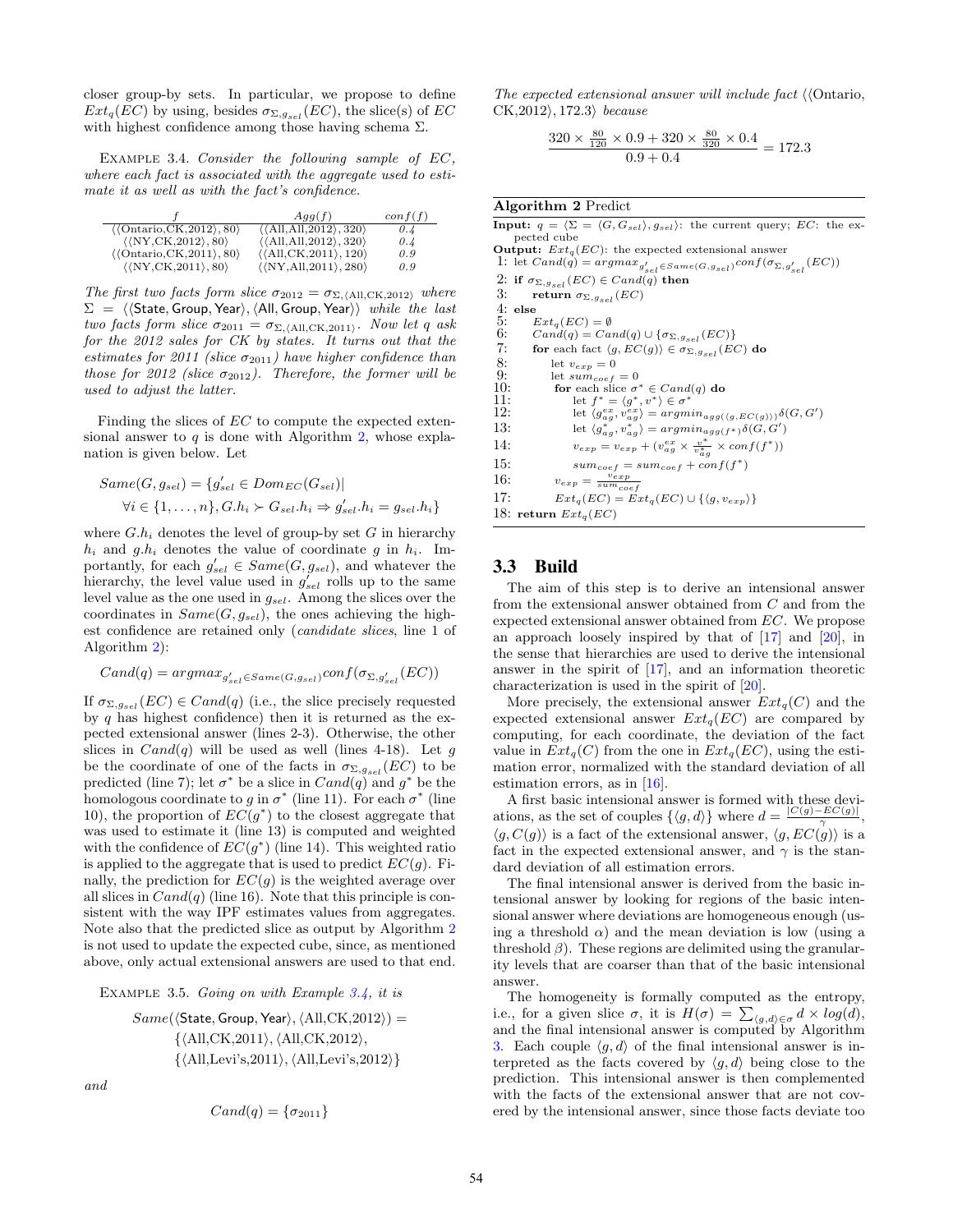much from the prediction; note that, by doing so, the final intensional answer is complete.

Algorithm 3 Build IA

<span id="page-6-1"></span>**Input:**  $Ext_q(C)$ : the extensional answer to  $q = \langle \langle G, G_{sel} \rangle, g_{sel} \rangle;$  $Ext_q(EC)$ : the expected extensional answer to q;  $\alpha, \beta$ : two thresholds **Output:**  $Int_q(C)$ : the intensional answer Variables:  $\widehat{BIA}_q$ : the basic intensional answer 1: let  $BIA_q = \emptyset$ 2: for each coordinate g such that  $\langle g, C(g) \rangle \in Ext_q(C)$  do 3:  $BIA_q = BIA_q \cup \{\langle g, \frac{|C(g) - EC(g)|}{\gamma} \rangle\}$ 4: return  $Int_q(C) = FindRegion(BIA_q, G, \alpha, \beta)$ 

#### Function 4 FindRegion

<span id="page-6-2"></span>

| <b>Input:</b> $BIAq$ : an intensional answer to q; G: a group-by set; $\alpha, \beta$ :       |
|-----------------------------------------------------------------------------------------------|
| two thresholds                                                                                |
| <b>Output:</b> $Int_q$ : an intensional answer to q                                           |
| <b>Variables:</b> $IA_{G_m}$ , $BIA_{G_m}$ : intensional answers                              |
| 1: if $H(BIAq) < \alpha$ then<br>$\triangleright BIA_a$ is homogeneous enough                 |
| let $d = \frac{\sum_{\langle g, v \rangle \in BIA_q} v}{ BIA_q }$<br>2:                       |
| 3:<br>if $d < \beta$ then<br>$\triangleright$ mean deviation is low enough                    |
| $rac{4}{5}$<br>return $\{\langle q_{sel}, d \rangle\}$                                        |
| else<br>$\triangleright$ mean deviation is too high                                           |
| 6:<br>$return \emptyset$                                                                      |
| $7:$ else<br>$\triangleright BIAq$ is not homogeneous enough                                  |
| 8:<br>for each $G_m \in max_{\succ} (\{G' \in Dom(H)   G \succ G'\})$ do                      |
| 9:<br>let $BIA_{G_m} = \{ \langle g, d' \rangle \in BIA_q   g \succeq g', g' \in Dom(G_m) \}$ |
| 10:<br>let $IA_{G_m} = FindRegion(BIA_{G_m}, G_m, \alpha, \beta)$                             |
| 11:<br>return $\bigcup_{G^m} IA_{G_m}$                                                        |

Example 3.6. Consider the motivating example of Section [2.1,](#page-1-2) and the second query asking for 2011 monthly sales per product per state. Suppose Algorithm [3](#page-6-1) is called over the extensional answer and the expected extensional answer shown in Section [2.1,](#page-1-2) with  $\alpha$  and  $\beta$  as low as possible. The basic intensional answer includes only 6 couples where deviation is 0, corresponding to the facts where the expected value and the actual value are the same. Then Function [4](#page-6-2) is called and only two regions are detected as both homogeneous and with mean deviation 0, corresponding to coordinates (Ontario, Levi's, Feb.11) and  $\langle$ NY, CK, 2011). The intensional answer is thus the set of couples

 $\{\langle\langle \text{Ontario}, \text{Levi's}, \text{Feb.11}\rangle, 0\rangle, \langle\langle \text{NY}, \text{CK}, 2011\rangle, 0\rangle\}$ 

where 0 represents the mean deviation of the region and, in this particular case, can be interpreted as "as expected".

## <span id="page-6-0"></span>4. RELATED WORK

Substantial work has been conducted in order to query and explore data cubes in a more meaningful manner. This includes (but is not limited to) outlier detection in multidimensional data  $[11, 19, 21]$  $[11, 19, 21]$  $[11, 19, 21]$  $[11, 19, 21]$  $[11, 19, 21]$ , cubegrade generation  $[10]$ , constrained gradient analysis [\[6\]](#page-7-14), cube mining [\[22,](#page-7-15) [13\]](#page-7-16), cube modeling and compression [\[2,](#page-7-17) [3,](#page-7-18) [12,](#page-7-19) [19\]](#page-7-11), and query answer approximation [\[2,](#page-7-17) [4,](#page-7-20) [16\]](#page-7-8).

Since our framework relies both on intensional query answering (IQA) and cube modeling and approximation, this section will briefly recall the meaning of IQA as well as provide an overview about the second topic.

#### 4.1 Intensional Query Answering

Non-conventional query answering includes a variety of answering mechanisms and happens when either the user

has no clear formulation of his needs (e.g., he does not know what he really wants) or has a good understanding of his needs but is flexible enough to accept an alternate, approximate or intensional answer. This covers the production of intensional query answers, i.e., the intent behind the answer as well as other kinds of non-conventional answers. According to [\[15\]](#page-7-21), an intensional query answer complements the extensional one by including either a concise description of the answer or some useful facts about it. Motro considers that the effectiveness of an intensional answer can be expressed through the following criteria: completeness, nonredundancy and optimality. Another kind of query answering mechanism is query relaxation which aims to relax the query conditions in order to provide a non-empty (but approximate) answer while associative query answering gives additional (and potentially useful) information about the initial query.

To illustrate intensional query answering, let us assume that the user needs to retrieve the sales of products per month and city that are higher than \$100,000 in the second quarter. The intensional query answering system could inform the user that the produced extensional answer corresponds to all products of a given group sold in the city of Lyon, except product  $P_1$ .

IQA relies generally on knowledge like integrity constraints, inference rules (in knowledge-based systems), ontology (and more frequently a taxonomy), and user's preferences to either provide more insight about the extensional answer or give an approximate answer. The increasing popularity of data mining technology [\[9\]](#page-7-22) makes it possible to exploit developed tools and techniques to generate patterns from either original data or the extensional answer to user's query. Such patterns could be association rules, classification/discrimination rules, clusters, trends, and outliers. For example, in the presence of the following implication: if monthly sales per product and city for the second quarter are higher than \$100,000, then the population of the city is more than three million persons and the product is a sport item, then the intensional answer to the previous query is very concise and more appealing to the user than a display of many facts. It will indicate the specificity of the cities and products involved in the extensional answer.

## 4.2 Cube Modeling and Exploration

As pointed out earlier, some studies were concerned with cube modeling and exploration. For example, the work in [\[19\]](#page-7-11) presents an approach based on log-linear modeling to identify exceptions in data cubes by comparing anticipated cell values against actual values while in [\[3\]](#page-7-18), log-linear modeling is also used for data compression. In [\[12\]](#page-7-19) the authors apply non-negative multiway array factorization (NMF) for approximating, modelling and exploring data cubes, and then compare this technique against log-linear modeling for cube approximation and compression purposes. They also show how NMF can provide a good approximation to OLAP queries by exploring the generated model rather than the actual data cube. This is particularly true for queries involving selection and/or roll-up on dimensions. The work by Xi et al. [\[24\]](#page-7-23) presents an asymptotically lossless technique to compress data cubes to further execute OLAP queries and generate logistic regression models.

Our present work is close to the studies conducted independently by [\[16,](#page-7-8) [18\]](#page-7-7) since cell estimation is involved in